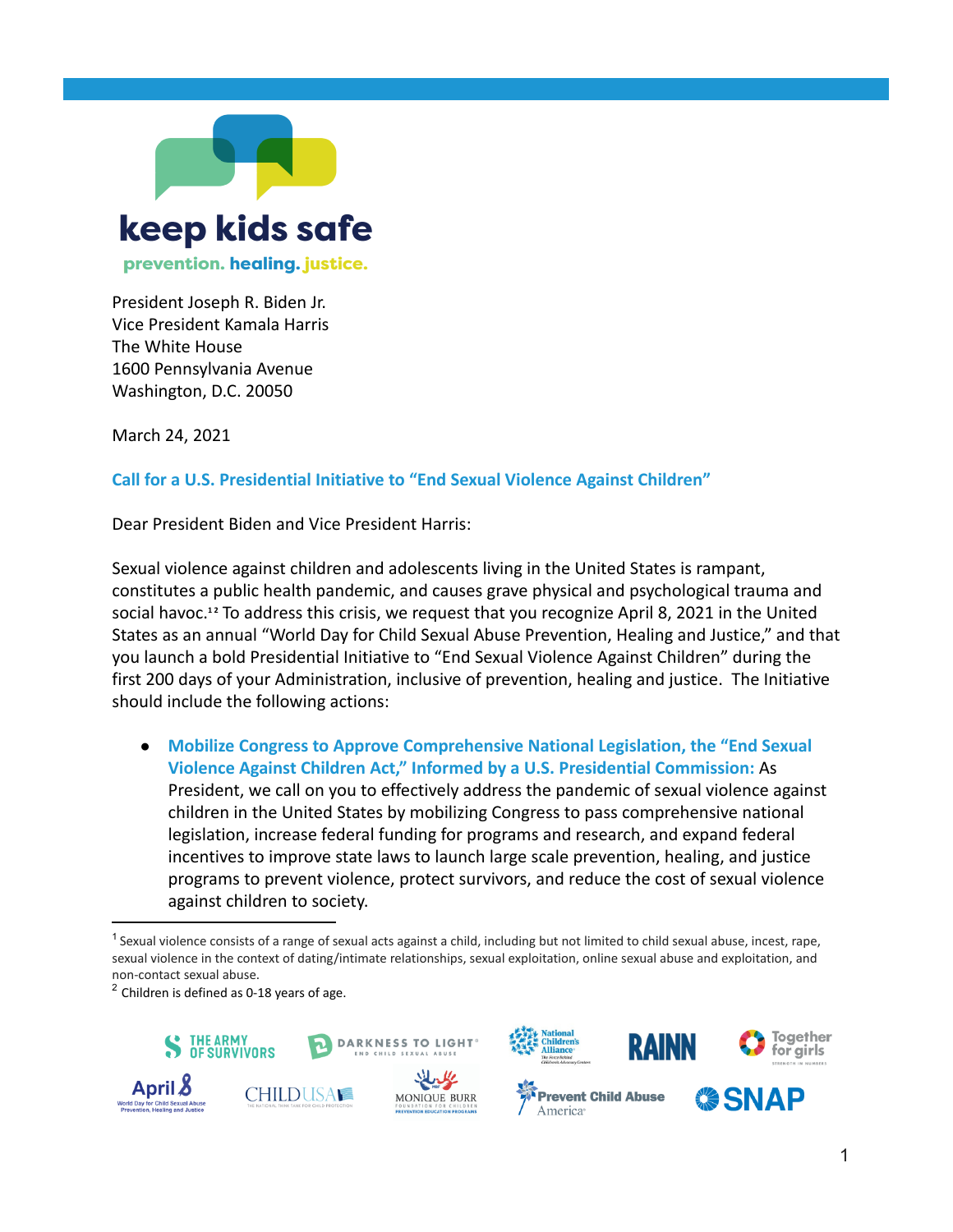As President, we call on you to institute a Presidential Commission to End Sexual Violence Against Children (The Commission). The Commission would be comprised of experts including researchers, practitioners, policymakers, and, importantly, adult survivors and would act as a catalyst to collect and synthesize data and research so that policymakers and the public would garner a comprehensive understanding of the crisis, the costs to society and the potential to scale-up available solutions to prevent, heal, and ensure justice.

- **Declare Sexual Violence Against Children a US Public Health Emergency**: As President, we call on you to use your executive authority to officially declare sexual violence against children and adolescents a public health emergency and mandate an annual U.S. Surgeon General's report.
- **Expand US Support for Global Programs to End Sexual Violence Against Children:** As President, we call on you to expand US leadership to galvanize global action to end sexual violence against children and adolescents by integrating this issue in our foreign policy and by increasing international funding to support prevention, healing and justice programs.

Should questions arise, if you need additional information, or if you or your staff would like to meet with members of this movement to discuss these issues, please contact Denise Edwards at National Children's Alliance: [dedwards@nca-online.org](mailto:dedwards@nca-online.org), Jill Ruck at Child USA: [jruck@childusa.org](mailto:jruck@childusa.org) or Paul Zeitz at Together for Girls: [drpaulzeitz@gmail.com.](mailto:drpaulzeitz@gmail.com)

Sincerely,

**Teresa Huizar** Executive Director National Children's Alliance

**Katelyn Brewer** President and CEO Darkness to Light

**Grace French** Survivor, Founder and President The Army of Survivors

**Julie Ann Rivers-Cochran, MSW** Executive Director The Army of Survivors

**Zach Hiner** Executive Director SNAP Network

**Marci Hamilton** CEO CHILD USA

**Dr. Daniela Ligiero** Survivor and CEO Together for Girls

**Dr. Melissa Merrick** President and CEO Prevent Child Abuse America

**Katie Hanna** Coalition President National Coalition to Prevent Child Sexual Abuse and Exploitation

**Scott Berkowitz** President, RAINN

**Jennifer Wortham, DrPH** Founder and Chair of the April 8th Collaborative

**Dr. Paul Zeitz** #IncestMeToo Survivor and Executive Director, Build A Movement 2022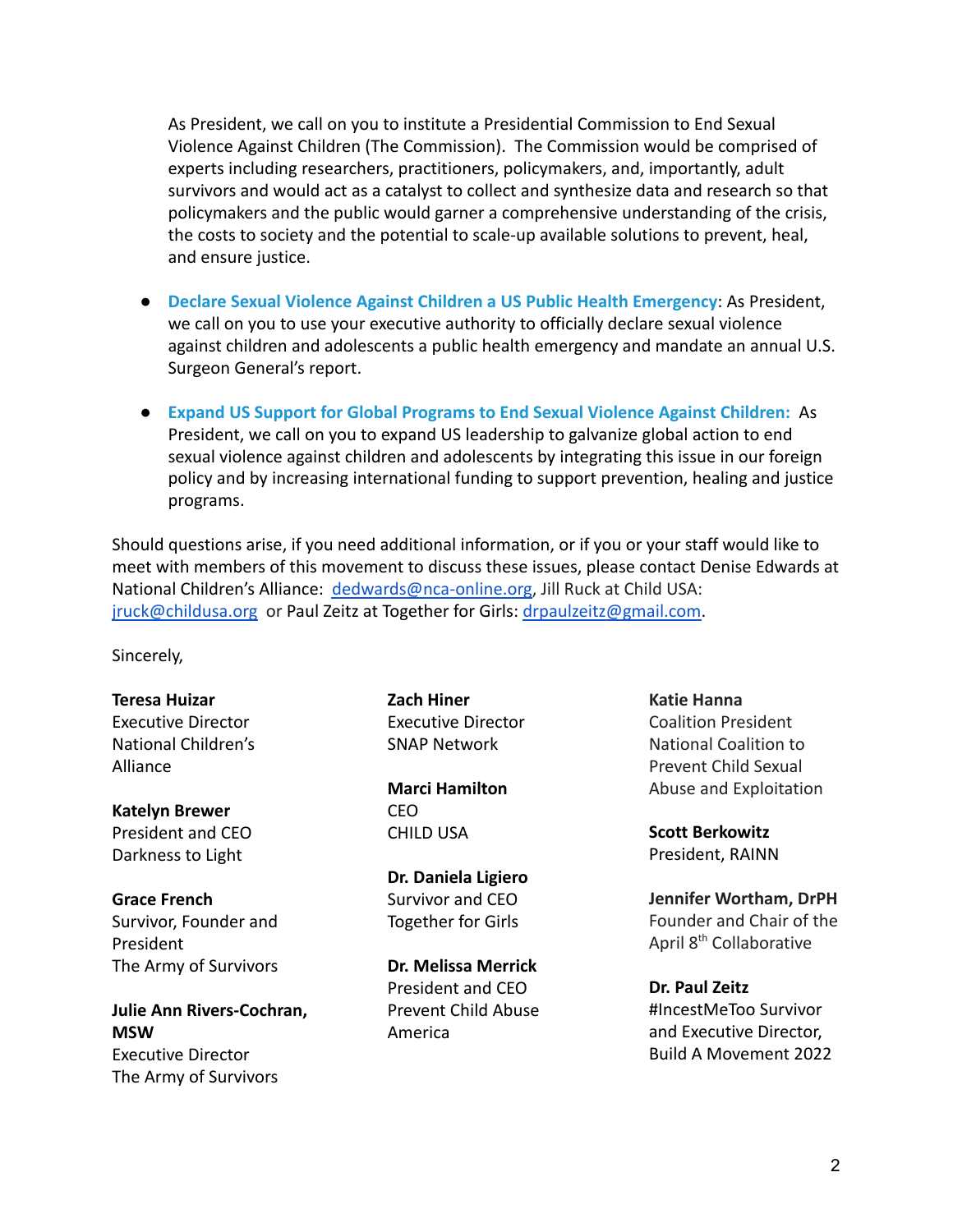**Dr. Paige Alisen** Survivor and Author, "Finding Courage to Speak"

**Laura Askowitz** CEO, KidSafe Foundation

**Gary Barker** President and CEO, Promundo-US

**Dr. Christina Bethell** Director, Child and Adolescent Health Measurement Initiative; Professor, Bloomberg School of Public Health, Johns Hopkins University

**Sarah Blakemore** Chief Executive, Keeping Children Safe

**Jenny Coleman** Director, Stop It Now!

**Brisa De Angulo, Esq.** Survivor, Founder and CEO, A Breeze of Hope Foundation

**Nina DeJonghe** Policy Director, ECPAT-USA

**Dr. Mary Ellsberg** Survivor and Director, Global Women's Institute, George Washington University

**Dr. Howard R. Fradkin** Independent Trauma Psychologist

**Dr. Jennifer J. Freyd** Founder and President, Center for Institutional Courage

**Dr. Lyndon Haviland** Chair, Foundation Board, CUNY School of Public Health

**Margaret Hoelzer** US Olympian, National Spokesperson, National Children's Advocacy Center

**Dr. Myra Jones-Taylor** Chief Policy Officer, ZERO to THREE

**Dr. Keith L. Kaufman** National Safety Consultant and Professor

**Stacie LeBlanc** President, The American Professional Society on the Abuse of Children (APSAC)

**Bruce Lesley** President, First Focus on Children

**Dr. Elizabeth Letourneau** Director, Moore Center for the Prevention of Child Sexual Abuse, Johns Hopkins Bloomberg School of Public **Health** 

**Timothy Lennon** President, SNAP Network

**Gary Kosman** CEO, America Learns **Erin Merryn** President, Erin's Law

**Tabitha Mpamira** Survivor, Founder and Director, EDJA Program

**Jeannette Pai-Espinosa** President, National **Crittenton** 

**Amy Paulson** Survivor, Founder and CEO, Gratitude Alliance

**Lorie Poland** Survivor, Executive Director, National Foundation to End Child Abuse and Neglect (EndCAN)

**Dr. Anita Raj** Director, Center on Gender Equity and Health, University of California San Diego School of Medicine

**Dr. Anthony P. Rizuzuto** President and Founder, Abuse Prevention Solutions, LLC

**Janet Rosenzweig** Executive Director, The American Professional Society on the Abuse of Children

**Esta Soler** President and Founder, Futures Without Violence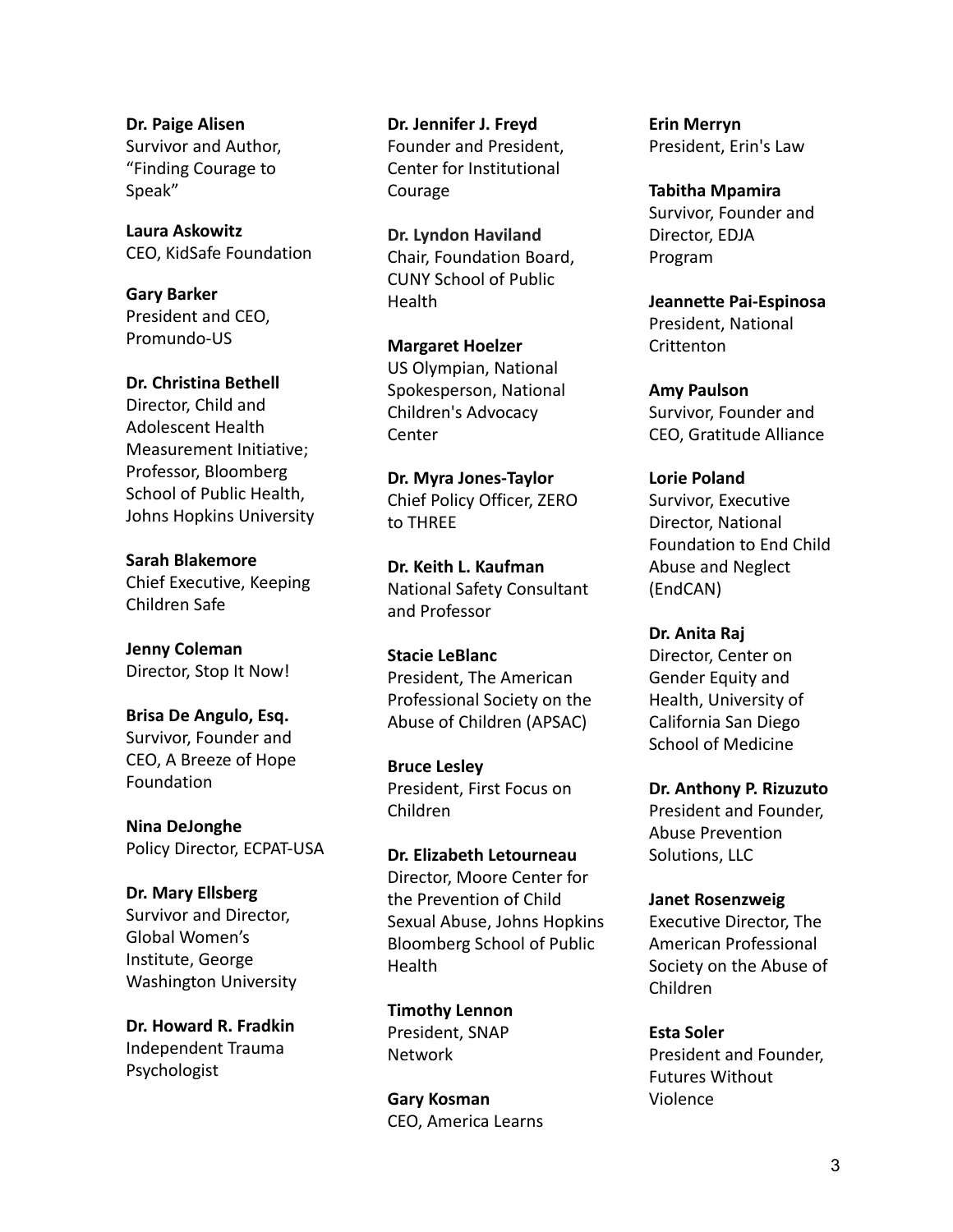**Jetta Bernier** Executive Director, **MassKids** 

**Kristen Bierma** Executive Director, Beacon Hill

**Astrid Gamez** Executive Director, Family Services Network

**Christy Keating, J.D.** Owner and CEO, Savvy Parents Safe Kids

**Kevin Koscielniak** Founder, The Buffalo Survivors Group

**David S. Lee** Deputy Director, ValorUS

**Sarah Marikos** Executive Director, ACE Resource Network

**Maya Rockeymoore Cummings** Founder, President and CEO, Global Policy **Solutions** 

**Carol Neal Rossi** President, Issues Consulting, LLC

**L. T. Pridgen** Founder, Stomp Out the Silence

**Teresa Rafael** Executive Director, Children's Trust Fund Alliance

**Joy Rauls** CEO, Children's Advocacy Centers of Texas

**Sheila Ryan** CEO, Georgia Center for Child Advocacy

**Ashley Thomas** Founder and CEO, Bridge II Sports

**Dr. Joanne Thomas** Executive Director, Delta Crisis Center, Inc.

**Kevin A. Trapani** Co-founder and CEO, The Redwoods Group

**Kathy Van Ness** COO and General Manager, Golden Door **Properties** 

**Ali Watt** Executive Director, Breaking Silence

**Megan Banet** Grants and Outreach Coordinator, Indiana Center for Prevention of Youth Abuse and Suicide

**Sarah Drake Gilmer** Forensic Interviewer, Children's Advocacy Center of Eastern Arkansas

**LaDonna Hall** Clinical Services Director, Southwest Virginia Children's Advocacy **Center** 

**Donna Hopkins Britt** Education Facilitator, Children's Trust

**Tracy McQueen** Trauma Advocacy Coordinator, ASSIST Indiana

**Tiffany Kelly** Clinical Program Director, Lutheran Community Services Northwest

**Rachel Anderton** Prescott House Child Advocacy Center

**Gia Brooks** Chemehuevi Indian Tribe Health Board

**Amy Cozart** District Social Service Counselor, Mooresville Graded School District

**Kristen Crim** Memphis Child Advocacy Center

**Tammi Collins** Columbus County District Attorney's Office

**Sharon Eberhard** Life Stories Child & Family Advocacy

**Michaela Gaither** A Child's Voice Child Advocacy Center, Inc.

**Margaret S. Girdler** Tech Coordinator, CCR&R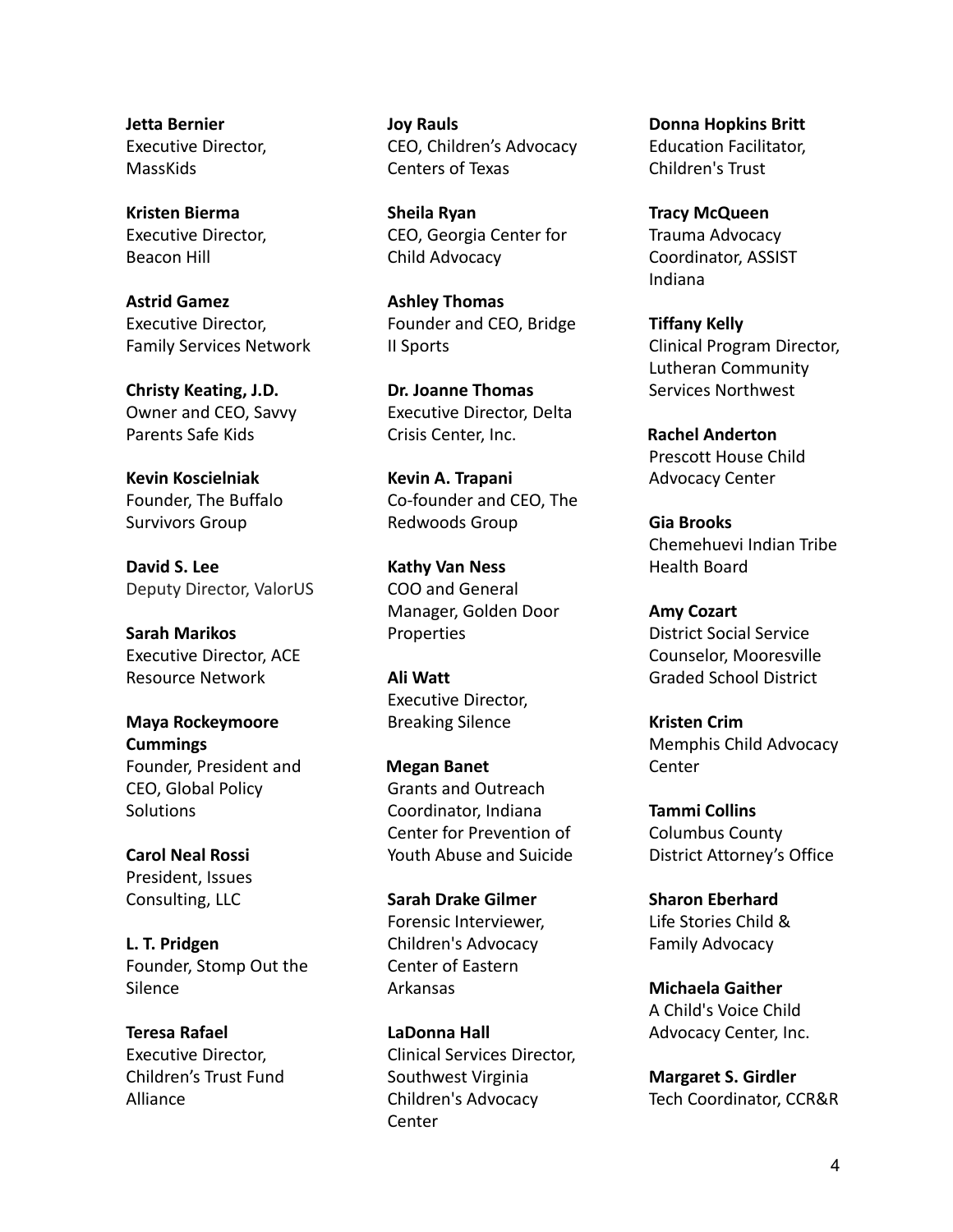**Priti Griffin** Raise Me Up Foundation

**Debbie Jenae** Founder, Inspired 101

**Hannah Palm** Oxbow Farm and Conservation Center

**Diana Rojas Hohenberger** Realtor, Palmer House Properties Atlanta

**Jennifer Samartano** Prevent Child Abuse Illinois

**Nicole Schrock** The Child Advocacy **Center** 

**Marquita Smiley** Alabama Dept of Human Resources

**Vanessa Southworth** Family & Children's **Center** 

**Mollyanne Vasquez** Center for Child Protection

**Samuel West** Our Children Matter Mid-TN

**Pamela Wallace** Program Coordinator, Project Child

**Jessica Wauchek** Bilingual D2L Facilitator, Child Advocacy Center of Rutherford County, Inc.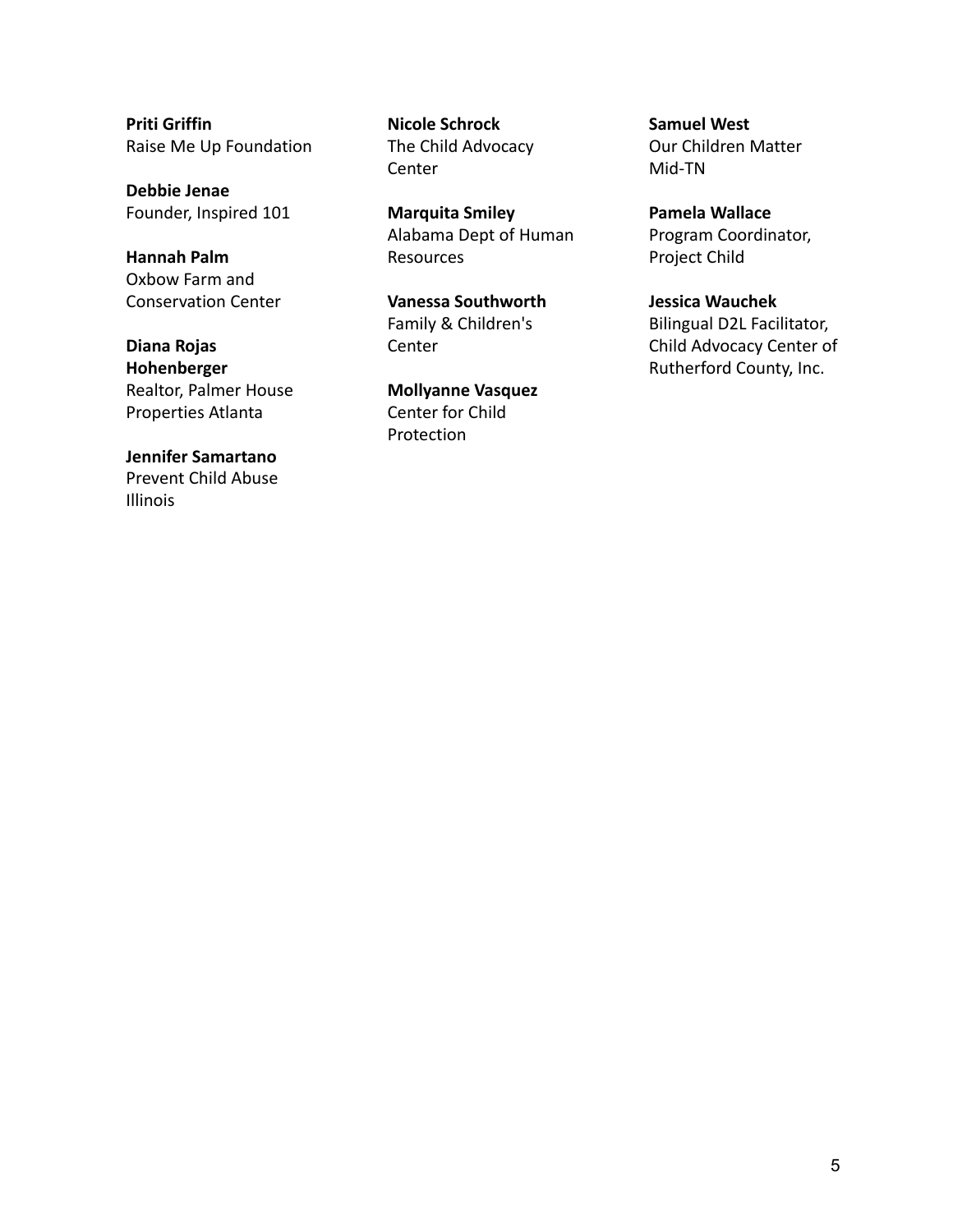

March 22, 2021

The Honorable Joseph R. Biden Jr. President of the United States of America The White House 1600 Pennsylvania Avenue NW Washington, DC 20500

Dear Mr. President,

The April 8 Collaborative is a coalition of survivor networks and child welfare advocacy organizations working to establish an annual world day of observance to help raise awareness and promote global child sexual abuse prevention, healing, and justice initiatives.

April has been designated as Child Abuse Prevention Month in the United States since 1983. In 2009, President Barak Obama officially proclaimed April as Sexual Assault Awareness Month. This year, we ask that you acknowledge the April 8 World Day for Child Sexual Abuse Prevention, Healing, and Justice as part of these traditions.

As you know from your leadership in ending violence against children, sexual abuse is among the most significant violations of dignity a person can experience. This is a tragic crime that often destroys the opportunity for those so ruthlessly violated to achieve their full potential.

While many countries, including the United States, are working diligently to enact policies to protect children, tragically, 1 in 10 adults report experiencing sexual abuse before their 18th birthday. In some parts of the world, one out of every two children have experienced child sexual abuse.

Because of the shame, stigma, and fear associated with their experience, sixty percent of victims never disclose their abuse. Many of these individuals suffer in silence, often living anguished lives. If they do not get the help they need to heal, they will likely experience long-term consequences to their physical and mental health, wellbeing, and economic independence.

Child sexual abuse is a serious global public health crisis impacting our nation and the world. We believe survivors of child sexual abuse deserve to know that their lives matter, that what they experienced was unjust, and that healing is possible. We believe the time has come for all nations to stand with us, speak out, commit resources, and work together to protect children against sex ual abuse and help those who experienced child sexual abuse to heal.

**We ask that you join us in solidarity by proclaiming the April 8 World Day for Child Sexual Abuse Prevention, Healing, and Justice, a national day of observance in the United States.** We believe this action will help raise funding, restore justice, bring healing to survivors of child sexual abuse, and make the world a safer place for all children.

Thank you for considering our request.

Respectfully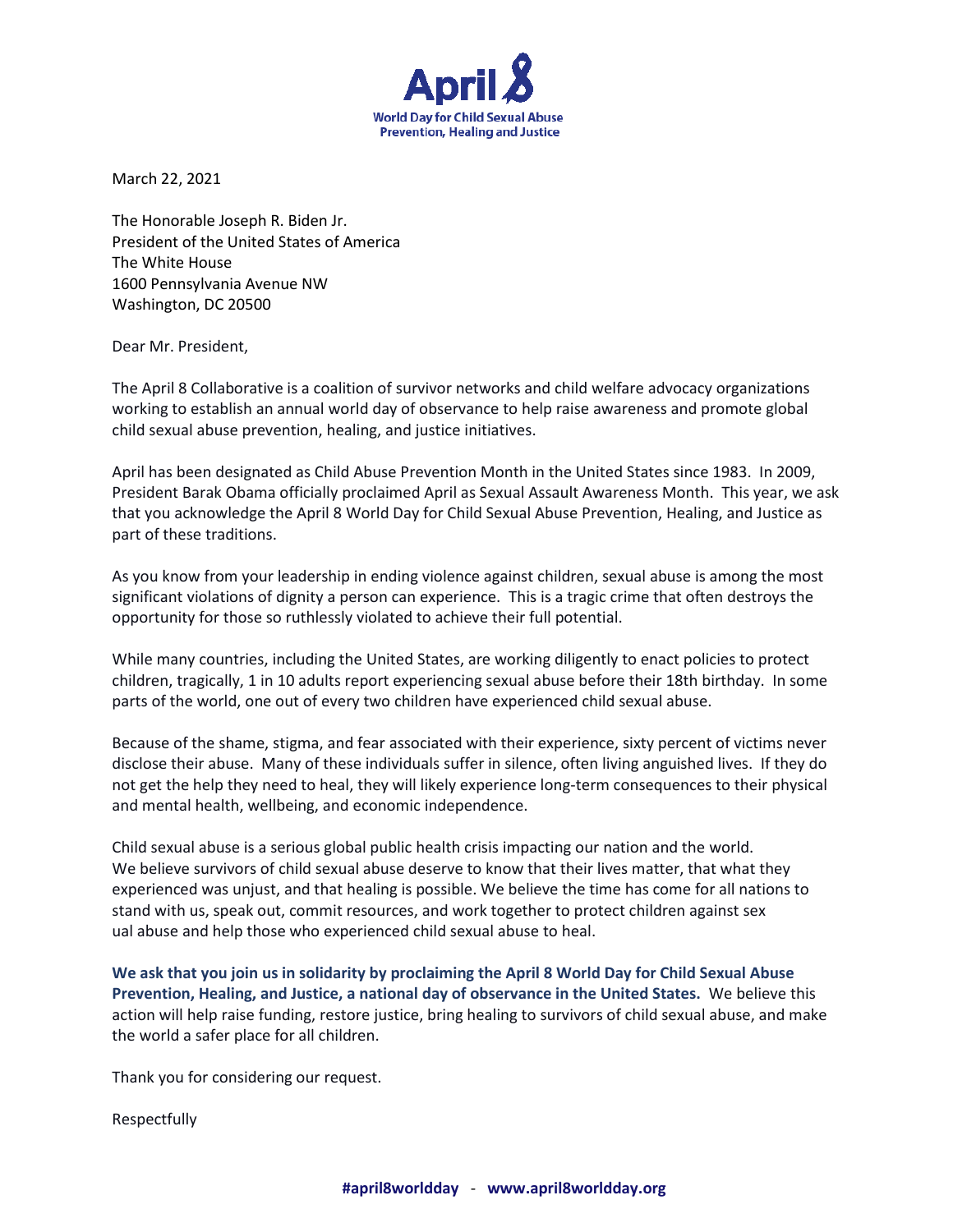## **Community of Survivors and Advocates Supporting the April 8 World Day for Child Sexual Abuse Prevention, Healing and Justice**

up Worthern

**Jennifer Wortham, Dr.PH, Founder, April 8 Collaborative. Executive Director, Initiative on Health, Religion, and Spirituality, Harvard University**

**Melissa Merrick, Ph.D, Co-founder April 8 Collaborative. President & Chief Executive Officer Prevent Child Abuse America**

**Daniela Ligiero, PhD, Co-founder, April 8 Collaborative. Executive Director & CEO Together for Girls**

Lynn Layton

**Lynn Layton, Co-founder, April 8 Collaborative. President and CEO Monique Burr Foundation for Children**

Marian Semmons Lit Clair

**Marian Simmons-St.Clair, Co-founder, April 8 Collaborative. International President, General Federation of Women's Clubs**

 $\lambda$ thity  $\lambda$ 

**Asher Lovy, Co-founder, April 8 Collaborative. Director Community Organizing ZA'AKAH**

Son m Charton

**Col. Don Christensen, USAF (Ret), Co-founder, April 8 Collaborative. President, Protect Our Defenders**

Sune 94 mid PM

**Gerald J. McGlone, SJ, PhD, Co-founder, April 8 Collaborative, Senior Research Fellow Berkley Center for Religion, Peace, and World Affairs, Georgetown University**

HUS US

**Tyler VanderWeele, PhD, Co-founder, April 8 Collaborative. Professor, and Director, Human Flourishing Program at Harvard University**

Miguel Prota

**Miguel Prats, Co-founder, April 8 Collaborative. Founder and President of the Maria Goretti Network**

Have L Bare

**Stacie Schrieffer LeBlanc, M.Ed., J.D., Co-founder, April 8 Collaborative. President American Professional Society on the Abuse of Children**

**Michael Hoffman, Co-founder, April 8 Collaborative. Past President, Prevent Child Abuse Illinois**

**Lyndon Haviland, MPH, DrPH, Co-founder, April 8 Collaborative. Distinguished Scholar, Chair, CUNY School of Public Health Foundation**

Freed attiuf

**Katelyn N. Brewer, Co-founder, April 8 Collaborative. President & CEO, Darkness to Light**

fevor A. Tropin:

**Kevin A. Trapani, Co-founder, April 8 Collaborative. Co-Founder and CEO, The Redwoods Group**

**Rabbi Joseph Potasnik, Co-founder, April 8 Collaborative. Executive Vice President, The New York Board of Rabbis**

**Rev. Dr. A.R. Bernard, Sr., Co-founder, April 8 Collaborative. Senior Pastor, Christian Cultural Center**

Ame Le

**Anne Lee, Co-founder, April 8 Collaborative. Founder Darkness to Light**

Paul Zoty

**Dr. Paul Zeitz, Co-founder, April 8 Collaborative. Survivor & Executive Director, Build A Movement 2022**



**Pellagia Gambiza, Co-founder, April 8 Collaborative. Executive Director, Shine on Sierra Leone** 

Mail Matten

**Mark Mathews, Co-founder, April 8 Collaborative. Executive Director, Child Abuse Council**

Tunt

**Victor Vieth, Co-founder, April 8 Collaborative. Chief Program Officer, Zero Abuse Project**

**Zach Hiner, Co-founder, April 8, Collaborative. Executive Director, Survivor Network for those Abused by Priests (SNAP)**

Iguan

**Rabbi Diana Gerson, Co-founder, April 8, Collaborative. Assoc. Executive Vice President, The New York Board of Rabbis**

Nuole & Fra

**Nicole G. Epps, Co-founder, April 8 Collaborative. Executive Director, World Childhood Foundation, USA**

Dennee MEffrey

**Denise McCaffrey, Co-founder, April 8 Collaborative. Executive Director, Prevent Child Abuse Illinois**

<u>erth B</u>ermer

**Jetta Bernier, Co-founder, April 8 Collaborative. Executive Director, MassKids & the Enough Abuse Campaign**

lu*flem*s

**Murray Shane, Co-founder, April 8 Collaborative. President, Male Survivors**

 $\Lambda_{\infty}$ Kr

**Natoschia Scruggs, Co-founder, April 8 Collaborative. Director, End FGM/C U.S. Network**

Paul McEntin

**Paul McEntire, Co-founder, April 8 Collaborative. Executive Vice President/Chief Operations Officer YMCA OF THE USA**

Ama Almad Klan

**Anwar Khan. Co-founder, April 8 Collaborative. President, Islamic Relief USA**

 $\frac{1}{2}$ 

**Gracie French, Co-founder, April 8 Collaborative. Founder and President, Army of Survivors**

**Howard Taylor PhD, Co-founder, April 8, Collaborative. Executive Director, End Violence Partnership**